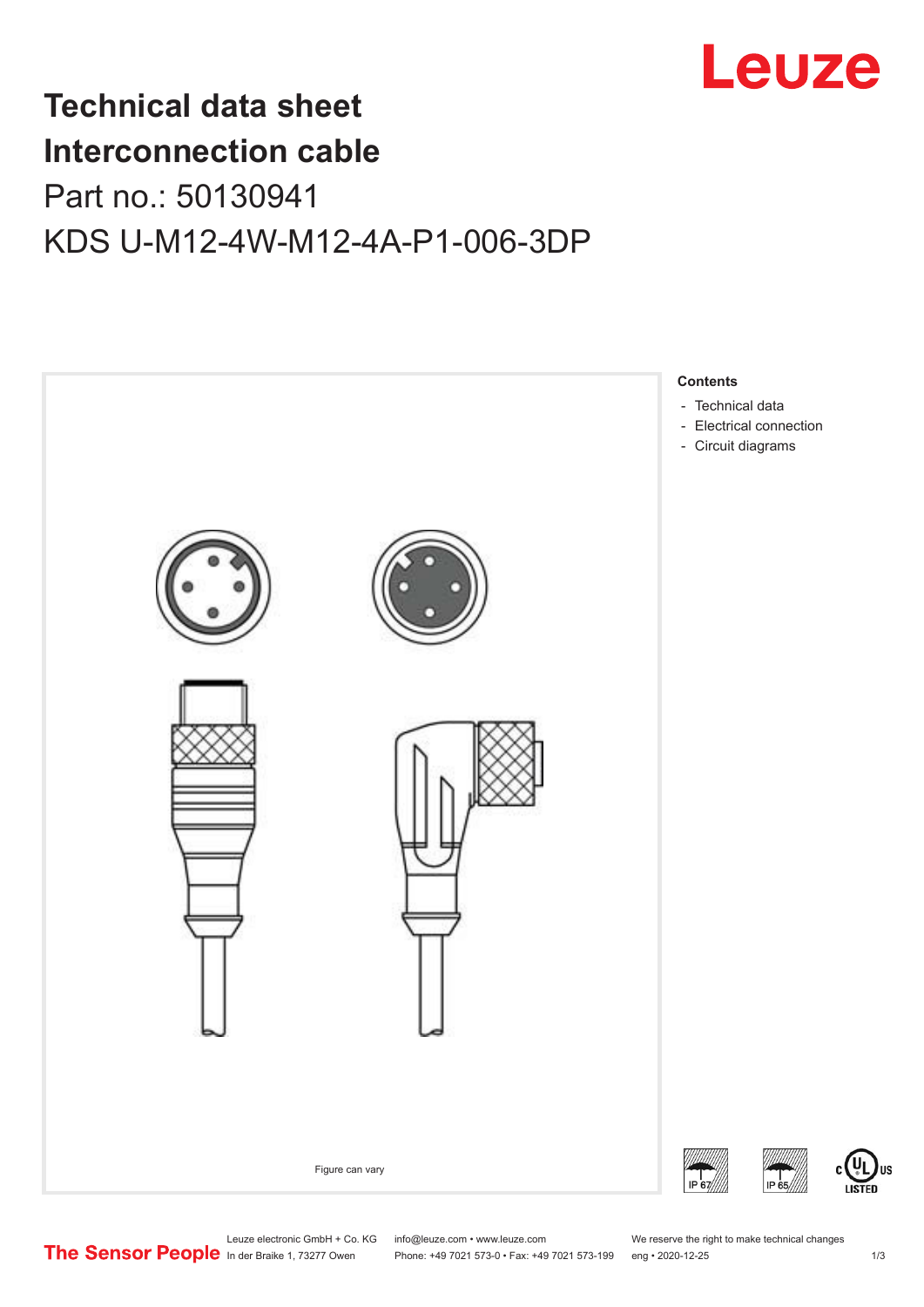## <span id="page-1-0"></span>**Technical data**

#### **Connection**

| <b>Connection 1</b>               |                                                                                                                                                                                                                                |
|-----------------------------------|--------------------------------------------------------------------------------------------------------------------------------------------------------------------------------------------------------------------------------|
| <b>Type of connection</b>         | Connector                                                                                                                                                                                                                      |
| <b>Thread size</b>                | M12                                                                                                                                                                                                                            |
| <b>Type</b>                       | Female                                                                                                                                                                                                                         |
| No. of pins                       | 4-pin                                                                                                                                                                                                                          |
| Encoding                          | A-coded                                                                                                                                                                                                                        |
| Version                           | Angled                                                                                                                                                                                                                         |
| <b>Connector, LED</b>             | Yes                                                                                                                                                                                                                            |
|                                   |                                                                                                                                                                                                                                |
| <b>Connection 2</b>               |                                                                                                                                                                                                                                |
| <b>Type of connection</b>         | Connector                                                                                                                                                                                                                      |
| <b>Thread size</b>                | M <sub>12</sub>                                                                                                                                                                                                                |
| <b>Type</b>                       | Male                                                                                                                                                                                                                           |
| No. of pins                       | 4-pin                                                                                                                                                                                                                          |
| Encoding                          | A-coded                                                                                                                                                                                                                        |
| Version                           | Axial                                                                                                                                                                                                                          |
|                                   |                                                                                                                                                                                                                                |
| <b>Cable properties</b>           |                                                                                                                                                                                                                                |
| <b>Number of conductors</b>       | 4 Piece(s)                                                                                                                                                                                                                     |
| Wire cross section                | $0.34 \, \text{mm}^2$                                                                                                                                                                                                          |
| <b>AWG</b>                        | 22                                                                                                                                                                                                                             |
| <b>Sheathing color</b>            | <b>Black</b>                                                                                                                                                                                                                   |
| <b>Shielded</b>                   | <b>No</b>                                                                                                                                                                                                                      |
| Silicone-free                     | Yes                                                                                                                                                                                                                            |
| Cable design                      | Interconnection cable                                                                                                                                                                                                          |
| Cable diameter (external)         | 4.7 mm                                                                                                                                                                                                                         |
| Cable length                      | 600 mm                                                                                                                                                                                                                         |
| <b>Sheathing material</b>         | <b>PUR</b>                                                                                                                                                                                                                     |
| <b>Wire insulation</b>            | PP                                                                                                                                                                                                                             |
| <b>Traverse rate</b>              | Max, 3.3 m/s with horiz, traverse path of<br>5m and and max, acceleration of 5m/s <sup>2</sup>                                                                                                                                 |
| Suitability for drag chains       | Yes                                                                                                                                                                                                                            |
| Properties of the outer sheathing | Free of CFC, cadmium, silicone, halogen<br>and lead, matt, low-adhesion, abrasion-<br>resistant, easily machine-processable                                                                                                    |
| Resistance of the outer sheathing | Hydrolysis and microbe resistant, good<br>oil, gasoline and chemical resistance in<br>accordance with VDE 0472 part 803 test<br>B, flame retardant in accordance with UL<br>1581 VW1 / CSA FT1 / IEC 60332-1,<br>IEC 60332-2-2 |
| <b>Torsion suitability</b>        | $\pm 180^\circ$ / m (max. 2 mio. cycles with 35<br>cycles / min)                                                                                                                                                               |

#### **Mechanical data**

| <b>Width across flats</b>                                       | $13 \text{ mm}$          |
|-----------------------------------------------------------------|--------------------------|
| Net weight                                                      | 64 a                     |
| <b>Bending cycles</b>                                           | 5,000,000 Piece(s)       |
| Bending radius, flexible laying, min.                           | Min. 10 x cable diameter |
| Bending radius, stationary laying, min. Min. 5 x cable diameter |                          |
|                                                                 |                          |

3 Piece(s)

**Leuze** 

#### **Operation and display**

| Number of LEDs |  |
|----------------|--|
|----------------|--|

#### **Environmental data**

| Ambient temperature, operation,<br>flexible use   | $-2580 °C$  |
|---------------------------------------------------|-------------|
| Ambient temperature, operation,<br>stationary use | $-40$ 80 °C |
| <b>Certifications</b>                             |             |
| Degree of protection                              | IP 65       |
|                                                   | IP 67       |
| <b>Certifications</b>                             | c UL US     |
|                                                   |             |
| <b>Classification</b>                             |             |
| <b>Customs tariff number</b>                      | 85444290    |
| eCl@ss 5.1.4                                      | 27279201    |
| eCl@ss 8.0                                        | 27279218    |
| eCl@ss 9.0                                        | 27060311    |
| eCl@ss 10.0                                       | 27060311    |
| eCl@ss 11.0                                       | 27060311    |
| <b>ETIM 5.0</b>                                   | EC001855    |

**ETIM 7.0** EC001855

## **Electrical connection**

#### **Connection 1**

| Type of connection    | Connector |
|-----------------------|-----------|
| <b>Thread size</b>    | M12       |
| <b>Type</b>           | Female    |
| No. of pins           | 4-pin     |
| Encoding              | A-coded   |
| <b>Version</b>        | Angled    |
| <b>Connector, LED</b> | Yes       |